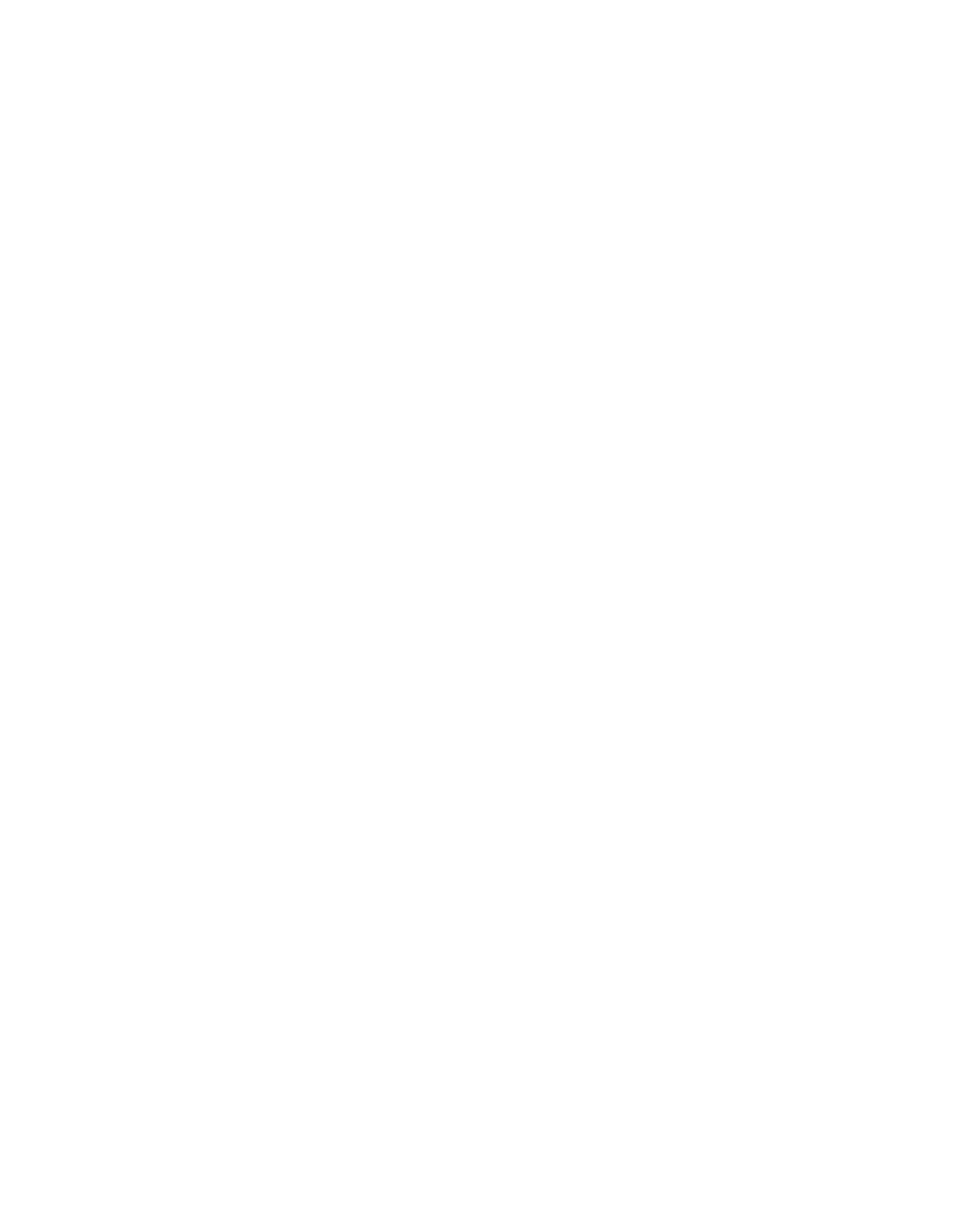## COVID-19 Recovery & Resiliency Plan

### **November 2021 Financial Report**

## TABLE OF CONTENTS

| Title                          | Page           |
|--------------------------------|----------------|
|                                |                |
| Summary of Revenues & Expenses | 1              |
| <b>Emergency Response</b>      | $\overline{2}$ |
| Health Implementation Plan     | 3              |
| Recovery & Resiliency Plan     | $\overline{4}$ |
| <b>Other Programs</b>          | 5              |
| <b>Variance Explanations</b>   | 6              |
| <b>Spending Plans</b>          | $8 - 11$       |

All financial data is from the City's financial management system. This is an unaudited financial report.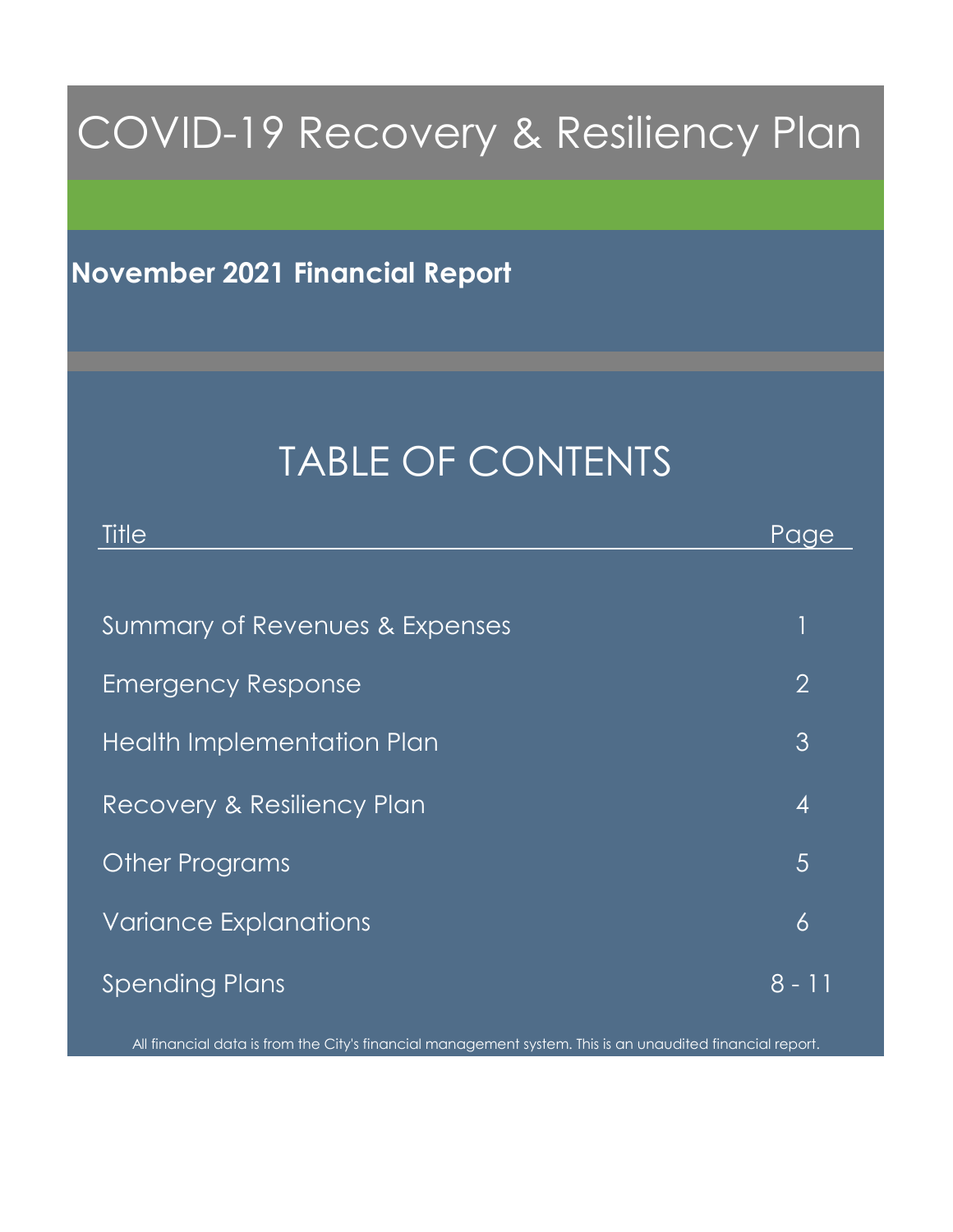November 2021 Financial Report

|                         |                                          |                     | <b>Revised Budget</b>     | <b>Plan thru November</b> | <b>Actuals thru</b><br><b>November</b> | Variance       | $\%$<br><b>Spent</b> |
|-------------------------|------------------------------------------|---------------------|---------------------------|---------------------------|----------------------------------------|----------------|----------------------|
|                         |                                          |                     |                           |                           |                                        |                |                      |
|                         | <b>FUNDING SOURCE</b>                    |                     |                           |                           |                                        |                |                      |
|                         | Coronavirus Relief Fund                  | \$                  | 270,713,278 \$            | 270,713,278 \$            | 270,713,278 \$                         |                | 100.0%               |
| $\mathbf{1}$            | <b>General Fund</b>                      |                     | 149,610,881               | 97,930,103                | 84,542,619                             | (13, 387, 484) | 56.5%                |
|                         | <b>TIRZ</b>                              |                     | 4,036,233                 | 4,036,233                 | 4,036,233                              |                | 100.0%               |
|                         | San Antonio Housing Trust                |                     | 6,000,000                 | 6,000,000                 | 6,000,000                              |                | 100.0%               |
| $\mathbf{2}$            | FEMA Reimbursement (100%)                |                     | 8,775,840                 | 5,000,626                 | 7,201,987                              | 2,201,361      | 82.1%                |
|                         | <b>Bexar County Agreement</b>            |                     | 11,471,720                | 8,071,720                 | 7,989,719                              | (82,001)       | 69.6%                |
| 3                       | <b>Other Federal Grants</b>              |                     | 238,925,696               | 174,143,104               | 172,499,219                            | (1,643,885)    | 72.2%                |
|                         | Donations<br><b>Total Resources</b>      |                     | 242,283<br>689,775,930 \$ | 242,283                   | 242,283                                |                | 100.0%               |
|                         |                                          | $\ddot{\bm{\zeta}}$ |                           | 566,137,347 \$            | 553,225,338 \$                         | (12, 912, 009) | 80.2%                |
|                         | <b>EXPENSES BY PROGRAM</b>               |                     |                           |                           |                                        |                |                      |
|                         | <b>Emergency Response</b>                |                     |                           |                           |                                        |                |                      |
|                         |                                          |                     |                           |                           |                                        |                |                      |
|                         | Eligible Payroll, Protective Equipment & |                     |                           |                           |                                        |                |                      |
|                         | <b>Supplies</b>                          | \$                  | 175,459,168 \$            | 175,459,168 \$            | 175,459,168 \$                         |                | 100.0%               |
|                         | <b>Health Implementation Plan</b>        |                     |                           |                           |                                        |                |                      |
| 4                       | Metro Health                             | \$                  | 43,117,956 \$             | 38,155,485 \$             | 26,502,485 \$                          | 11,653,000     | 61.5%                |
|                         | Fire                                     |                     | 5,332,360                 | 5,332,360                 | 5,206,104                              | 126,256        | 97.6%                |
| 5                       | <b>COVID-19 Vaccinations</b>             |                     | 43,073,210                | 12,809,519                | 11,983,085                             | 826,434        | 27.8%                |
|                         | <b>Subtotal</b>                          | \$                  | $91,523,526$ \$           | 56,297,363 \$             | 43,691,674 \$                          | 12,605,689     | 47.7%                |
|                         | <b>Recovery &amp; Resiliency</b>         |                     |                           |                           |                                        |                |                      |
|                         | <b>Workforce Development</b>             | \$                  | 60,035,705 \$             | 35,190,523 \$             | 34,982,717 \$                          | 207,806        | 58.3%                |
|                         | Housing Security EHAP Ph 1-4             |                     | 145,884,990               | 141,434,991               | 141,060,278                            | 374,712        | 96.7%                |
| 6                       | Housing Security (not including EHAP)    |                     | 36,985,448                | 23,957,410                | 26,719,357                             | (2,761,946)    | 72.2%                |
|                         | <b>Small Business</b>                    |                     | 52,456,283                | 52,014,487                | 51,684,573                             | 329,914        | 98.5%                |
| $\overline{\mathbf{z}}$ | Digital Inclusion                        |                     | 27,297,546                | 6,507,986                 | 5,764,152                              | 743,834        | 21.1%                |
|                         | <b>Subtotal</b>                          | \$                  | 322,659,972 \$            | 259,105,397 \$            | 260,211,077 \$                         | (1, 105, 680)  | 80.6%                |
|                         | <b>Other CARES/CRRSA Programs</b>        |                     |                           |                           |                                        |                |                      |
|                         | Airport                                  | \$                  | 55,121,445 \$             | 36,178,384 \$             | 35,860,257 \$                          | 318,127        | 65.1%                |
| 8                       | Child Care Services Program              |                     | 28,035,547                | 28,035,547                | 28,034,673                             | 874            | 100.0%               |
| 9                       | <b>Public Safety</b>                     |                     | 5,524,529                 | 4,786,976                 | 3,929,345                              | 857,631        | 71.1%                |
|                         | Head Start and Early Head Start          |                     | 3,347,389                 | 2,508,209                 | 2,344,559                              | 163,650        | 70.0%                |
|                         | <b>Senior Nutrition</b>                  |                     | 1,323,060                 | 1,323,060                 | 1,323,050                              | 10             | 100.0%               |
|                         | Health                                   |                     | 5,662,129                 | 1,838,876                 | 1,772,106                              | 66,770         | 31.3%                |
|                         | Other                                    |                     | 1,119,166                 | 604,367                   | 599,431                                | 4,937          | 53.6%                |
|                         | Subtotal                                 | $\ddot{\bm{\zeta}}$ | $100, 133, 265$ \$        | 75,275,419 \$             | 73,863,419 \$                          | 1,412,000      | 73.8%                |
|                         | <b>Total Expenditures</b>                | \$                  | 689,775,930 \$            | 566,137,347 \$            | 553,225,338 \$                         | 12,912,009     | 80.2%                |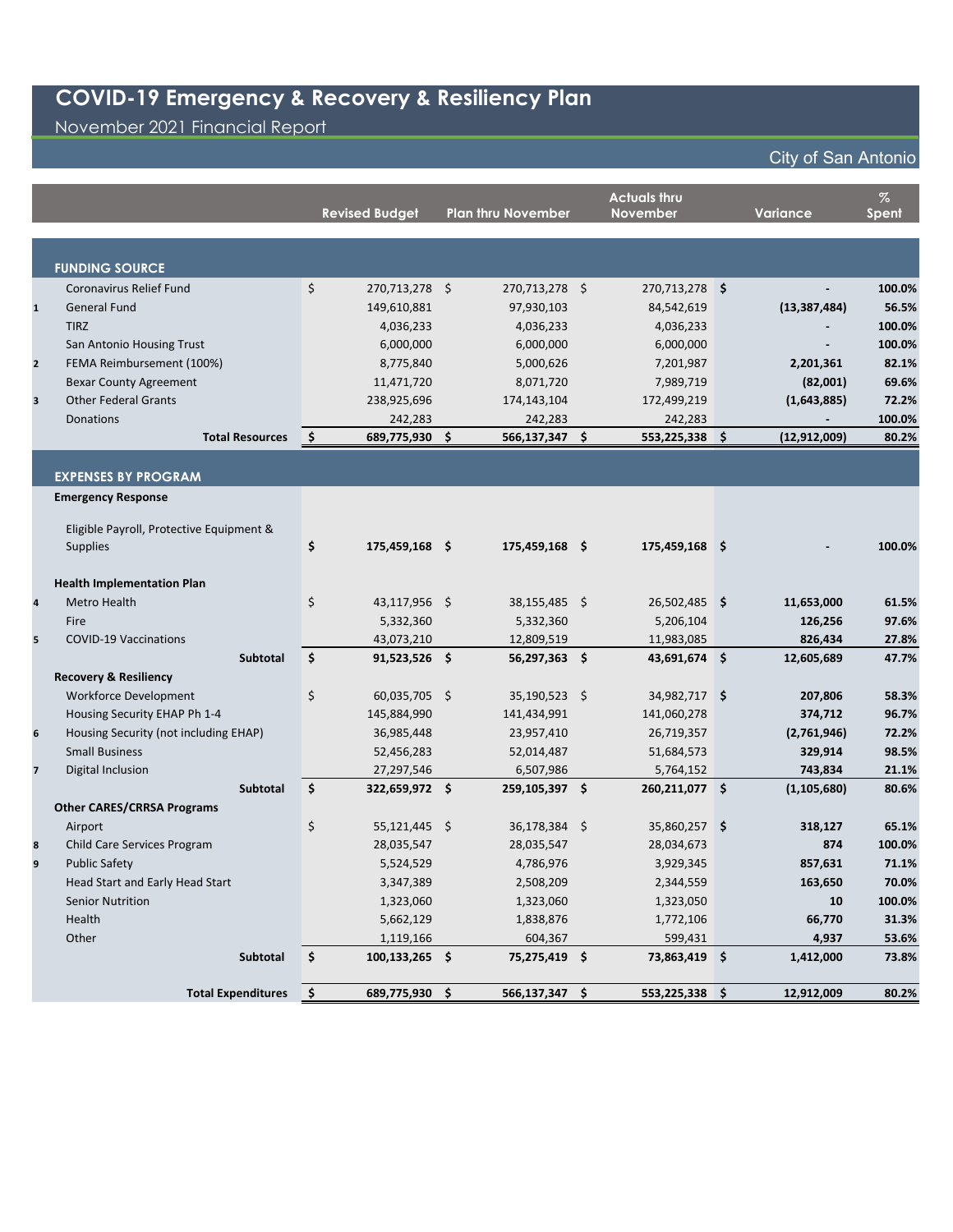November 2021 Financial Report

|                                             | <b>Budget</b>        | <b>Plan thru November</b> |             | <b>Actuals thru</b><br>November |             | Variance |                          | $\%$<br><b>Spent</b> |
|---------------------------------------------|----------------------|---------------------------|-------------|---------------------------------|-------------|----------|--------------------------|----------------------|
| <b>EMERGENCY RESPONSE</b>                   |                      |                           |             |                                 |             |          |                          |                      |
| <b>Eligible Payroll</b>                     |                      |                           |             |                                 |             |          |                          |                      |
| <b>Fire Payroll</b>                         | \$<br>143,403,064 \$ |                           | 143,403,064 | Ŝ.                              | 143,403,064 | \$.      | $\overline{\phantom{a}}$ | 100.0%               |
| <b>Health Payroll</b>                       | 3,633,560            |                           | 3,633,560   |                                 | 3,633,560   |          | $\overline{\phantom{a}}$ | 100.0%               |
| Police Payroll                              | 2,419,263            |                           | 2,419,263   |                                 | 2,419,263   |          | $\overline{\phantom{a}}$ | 100.0%               |
| All Other Departments                       | 12,424,775           |                           | 12,424,775  |                                 | 12,424,775  |          | $\overline{\phantom{a}}$ | 100.0%               |
| <b>City PPE &amp; Supplies</b>              | 9,830,521            |                           | 9,830,521   |                                 | 9,830,521   |          | $\overline{\phantom{a}}$ | 100.0%               |
| <b>EOC Operations &amp; Isolation Units</b> | 2,338,480            |                           | 2,338,480   |                                 | 2,338,480   |          | $\overline{\phantom{a}}$ | 100.0%               |
| <b>Solid Waste Excess Tonnage</b>           | 1,409,505            |                           | 1,409,505   |                                 | 1,409,505   |          | $\overline{\phantom{a}}$ | 100.0%               |
| <b>Total City Emergency Response</b>        | 175,459,168          |                           | 175,459,168 |                                 | 175,459,168 |          |                          | 100.0%               |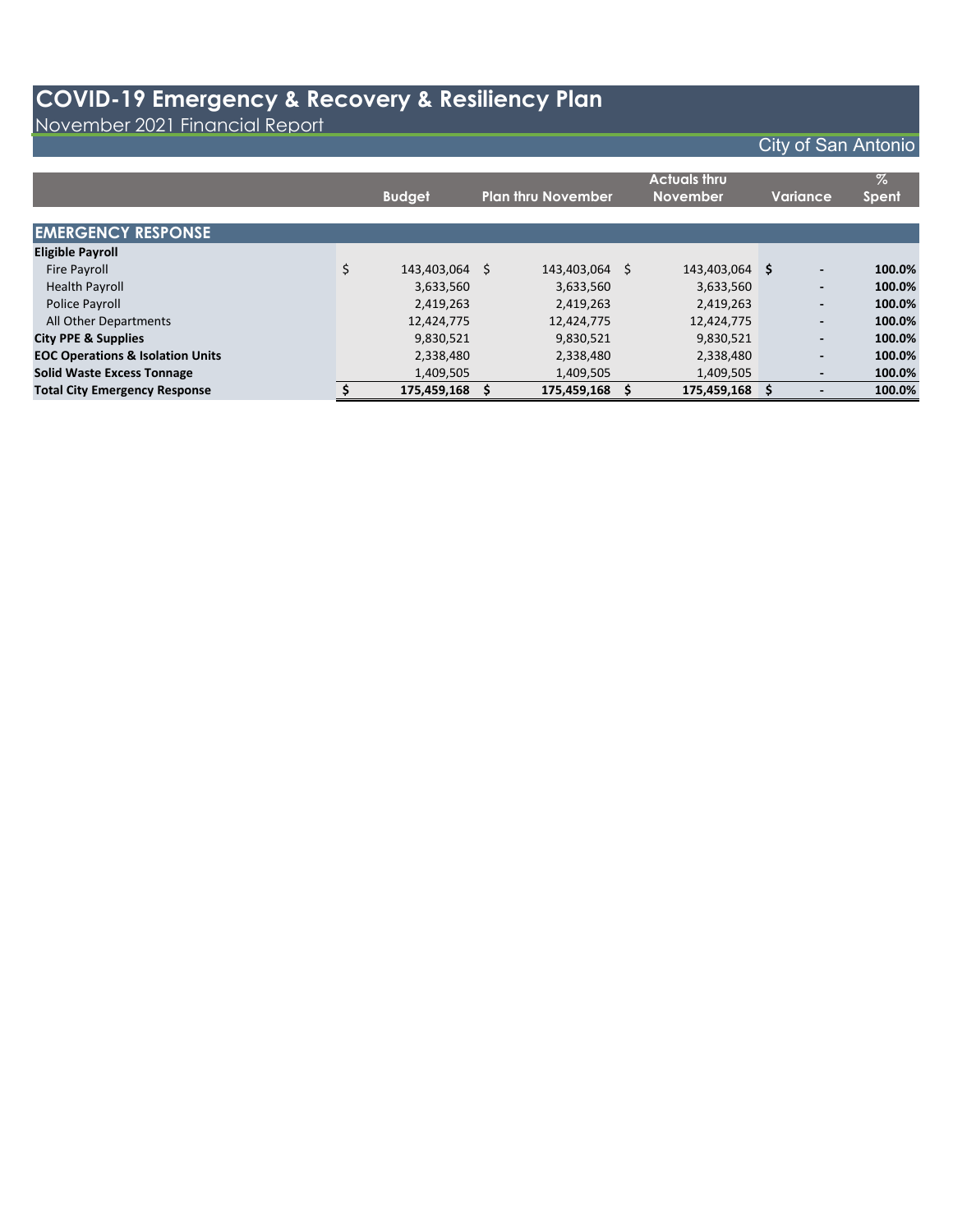November 2021 Financial Report

|                                           |    |               |         | <b>Plan thru</b> |    | <b>Actuals thru</b> |                 | $\%$         |
|-------------------------------------------|----|---------------|---------|------------------|----|---------------------|-----------------|--------------|
|                                           |    | <b>Budget</b> |         | <b>November</b>  |    | <b>November</b>     | <b>Variance</b> | <b>Spent</b> |
| <b>HEALTH IMPLEMENTATION PLAN</b>         |    |               |         |                  |    |                     |                 |              |
| <b>Metro Health Department</b>            |    |               |         |                  |    |                     |                 |              |
| <b>COVID-19 Project Management</b>        | \$ | 4,666,446     | $\zeta$ | 4,666,446        | \$ | 4,735,339 \$        | (68, 893)       | 101.5%       |
| <b>COVID-19 Testing Task Force</b>        |    | 19,061,366    |         | 17,908,866       |    | 7,769,365           | 10,139,501      | 40.8%        |
| COVID-19 Main COVID Hotline               |    | 62,411        |         | 62,411           |    | 62,411              |                 | 100.0%       |
| COVID-19 Media Relations & Communication  |    | 3,183,218     |         | 3,173,218        |    | 2,339,604           | 833,614         | 73.5%        |
| COVID-19 Community Health & Prevention    |    | 403,092       |         | 403,092          |    | 403,092             |                 | 100.0%       |
| <b>COVID-19 Data Management</b>           |    | 603,093       |         | 603,093          |    | 603,093             |                 | 100.0%       |
| COVID-19 COVID Case Investigation Team    |    | 12,278,616    |         | 8,555,173        |    | 8,121,168           | 434,005         | 66.1%        |
| <b>COVID-19 Contact Tracing</b>           |    | 799,069       |         | 799,069          |    | 789,332             | 9,736           | 98.8%        |
| COVID-19 Congregate Settings              |    | 810,651       |         | 810,651          |    | 810,651             |                 | 100.0%       |
| COVID-19 Provider Hotline                 |    | 47,624        |         | 47,624           |    | 47,624              | $\Omega$        | 100.0%       |
| COVID-19 Provider Relations & Epi Hotline |    | 105,839       |         | 105,839          |    | 105,839             | 0               | 100.0%       |
| <b>COVID-19 PHEP Support</b>              |    | 172,875       |         | 172,875          |    | 138,129             | 34,746          | 79.9%        |
| COVID-19 Research                         |    | 434,128       |         | 434,128          |    | 434,128             |                 | 100.0%       |
| <b>COVID-19 Mass Vaccination Clinic</b>   |    | 489,528       |         | 413,000          |    | 142,710             | 270,290         | 29.2%        |
| <b>Total</b>                              | \$ | 43,117,956    | \$.     | 38,155,485       | Ś. | 26,502,485 \$       | 11,653,000      | 61.5%        |
|                                           |    |               |         |                  |    |                     |                 |              |
| <b>HEALTH IMPLEMENTATION PLAN</b>         |    |               |         |                  |    |                     |                 |              |
| <b>Fire Department</b>                    |    |               |         |                  |    |                     |                 |              |
| <b>Decontamination Equipment</b>          | \$ | 76,880 \$     |         | 76,880           | Ś. | 76,880 \$           |                 | 100.0%       |
| Fire & EMS Vehicle Equipment              |    | 300,853       |         | 300,853          |    | 300,853             |                 | 100.0%       |
| <b>MIH Equipment</b>                      |    | 300,051       |         | 300,051          |    | 300,051             | -               | 100.0%       |

| Total                                 | 5,332,360      | 5,332,360 | 5,206,104 | 126.256                  | 97.6%   |
|---------------------------------------|----------------|-----------|-----------|--------------------------|---------|
| <b>Testing Mobile Unit</b>            | 614.346        | 614.346   | 614.346   | $\overline{\phantom{0}}$ | 100.0%  |
| SAFD First Responder Payroll          | 3,737,838      | 3,737,838 | 3,611,583 | 126,256                  | 96.6%   |
| <b>Protective Personnel Equipment</b> | 301,305        | 301,305   | 301,305   |                          | 100.0%  |
| <b>MIH Medications</b>                | 1,087          | 1,087     | 1,087     | $\blacksquare$           | 100.0%  |
| $111111$ Lyuping                      | <u>JUU,UJI</u> | JUU,UJI   | JUU,UJI   |                          | 199.970 |

| <b>COVID-19 VACCINATION PLAN</b>          |            |            |              |         |       |
|-------------------------------------------|------------|------------|--------------|---------|-------|
| <b>Fire &amp; Metro Health Department</b> |            |            |              |         |       |
| <b>COVID-19 Mass Vaccinations</b>         | 15,853,417 | 7,864,492  | 7,813,400 \$ | 51,092  | 49.3% |
| <b>Mobile Vaccinations</b>                | 23,230,055 | 3,007,909  | 2,780,987    | 226.922 | 12.0% |
| <b>Homebound Vaccinations</b>             | 3.989.738  | 1,937,118  | 1,388,698    | 548.420 | 34.8% |
| Total                                     | 43,073,210 | 12,809,519 | 11,983,085   | 826,434 | 27.8% |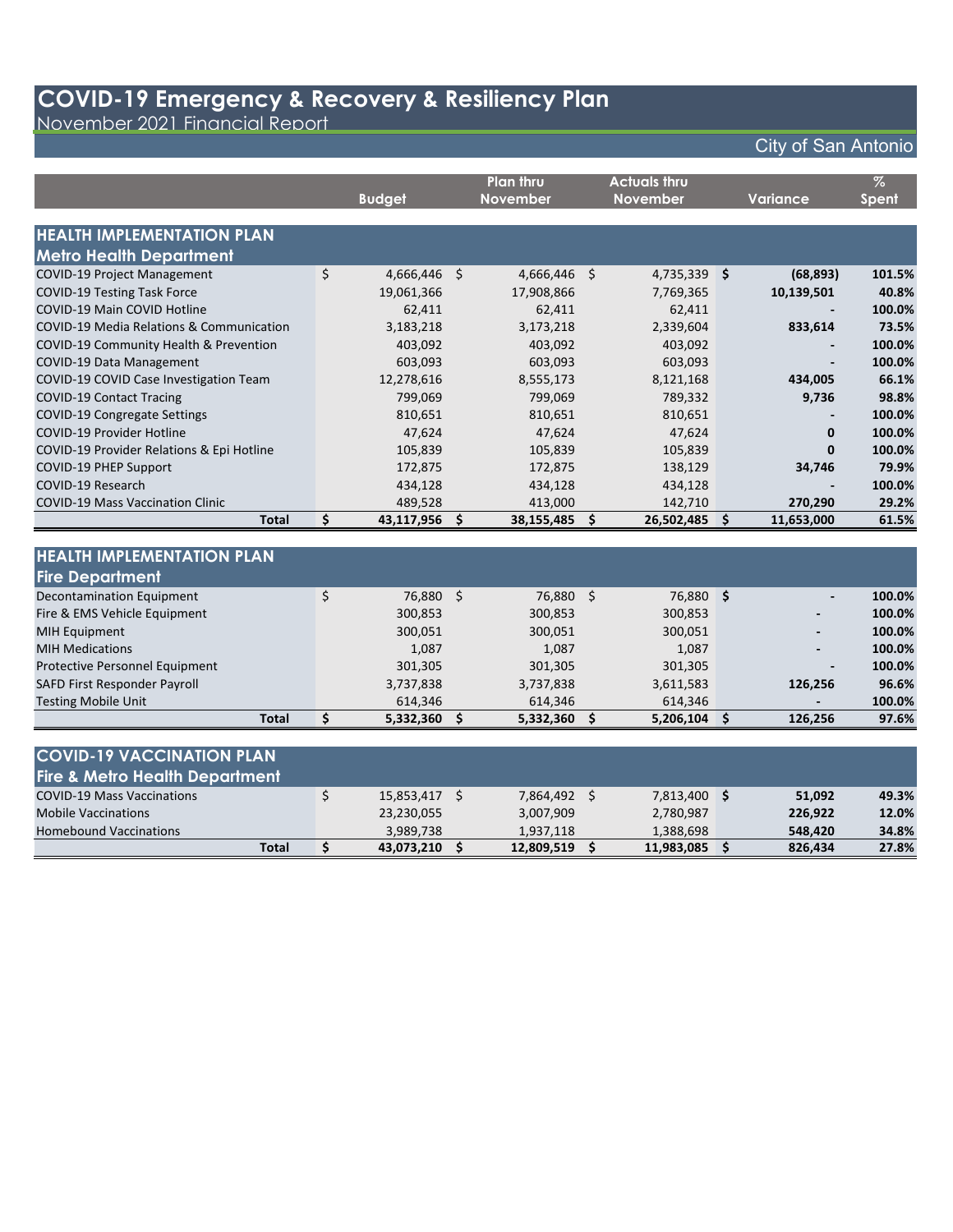### November 2021 Financial Report

|                                           |              |    | <b>Budget</b>           |      | <b>Plan thru November</b>  |      | <b>Actuals thru</b><br><b>November</b> |    | Variance       | $\%$<br><b>Spent</b> |
|-------------------------------------------|--------------|----|-------------------------|------|----------------------------|------|----------------------------------------|----|----------------|----------------------|
| <b>WORKFORCE DEVELOPMENT</b>              |              |    |                         |      |                            |      |                                        |    |                |                      |
| WF Dev Training & Development             |              | \$ | 59,835,061 \$           |      | 34,989,879 \$              |      | 34,782,073 \$                          |    | 207,806        | 58.1%                |
| WF Dev Childcare                          |              |    | 200,644                 |      | 200,644                    |      | 200,644                                |    |                | 100.0%               |
|                                           | <b>Total</b> | Ś. | 60,035,705              | Ŝ.   | 35,190,523                 | Ŝ.   | 34,982,717                             | Ŝ. | 207,806        | 58.3%                |
|                                           |              |    |                         |      |                            |      |                                        |    |                |                      |
| <b>HOUSING SECURITY</b>                   |              |    |                         |      |                            |      |                                        |    |                |                      |
| <b>Housing Sec Domestic Violence</b>      |              | \$ | $3,300,000$ \$          |      | $2,658,231$ \$             |      | 2,464,441 \$                           |    | 193,790        | 74.7%                |
| Housing Sec Fam Ind Initiative            |              |    | 3,967,514               |      | 3,967,514                  |      | 3,967,514                              |    |                | 100.0%               |
| Housing Sec Fin Recovery Hub              |              |    | 3,518,587               |      | 3,276,803                  |      | 3,136,927                              |    | 139,876        | 89.2%                |
| Housing Sec Low Cost Fin Prod             |              |    |                         |      |                            |      |                                        |    |                | 0.0%                 |
| Housing Sec D2D Engagement                |              |    | 117,745                 |      | 117,745                    |      | 117,745                                |    | $\blacksquare$ | 100.0%               |
| Housing Sec Digital Referral Platform     |              |    |                         |      |                            |      |                                        |    |                | 0.0%                 |
| <b>Housing Sec Homeless Shelter</b>       |              |    | 24,121,442              |      | 12,175,640                 |      | 15,296,337                             |    | (3, 120, 698)  | 63.4%                |
| Housing Sec COVID Migrant Operation       |              |    | 13,198                  |      | 13,198                     |      | 13,198                                 |    |                | 100.0%               |
| Emergency Housing Assistance (Ph1 to 4)   |              |    | 145,884,990             |      | 141,434,991                |      | 141,060,278                            |    | 374,712        | 96.7%                |
| Housing Sec Rec Resource Center           |              |    | 187,563                 |      | 187,563                    |      | 187,563                                |    |                | 100.0%               |
| Housing Sec Right to Counsel              |              |    | 747,620                 |      | 548,938                    |      | 523,853                                |    | 25,085         | 70.1%                |
| <b>Housing Sec Utility Assistance</b>     |              |    | 411,779                 |      | 411,779                    |      | 411,779                                |    |                | 100.0%               |
| Housing Sec TX Eviction Diversion Program |              |    | 600,000                 |      | 600,000                    |      | 600,000                                |    |                | 100.0%               |
|                                           | <b>Total</b> | \$ | 182,870,438             | \$.  | 165,392,401                | \$.  | 167,779,635                            | Ŝ. | (2,387,234)    | 91.7%                |
| <b>SMALL BUSINESS</b>                     |              |    |                         |      |                            |      |                                        |    |                |                      |
|                                           |              | \$ |                         |      |                            |      |                                        |    |                |                      |
| Small Biz Microbiz Support                |              |    | 32,000,000 \$           |      | 32,000,000 \$              |      | 32,000,000 \$                          |    |                | 100.0%               |
| <b>Small Biz Hospitality Grants</b>       |              |    | 14,007,356              |      | 14,007,356                 |      | 13,931,482                             |    | 75,874         | 99.5%                |
| Small Biz D2D Engagement                  |              |    | 922,958                 |      | 922,958                    |      | 922,958                                |    |                | 100.0%               |
| Small Biz Prot Equip & Sanitizer          |              |    | 1,927,811               |      | 1,927,811                  |      | 1,927,811                              |    |                | 100.0%               |
| Small Biz Fin Recovery Hub                |              |    | 200,000                 |      | 200,000                    |      | 200,000                                |    |                | 100.0%               |
| <b>Small Biz Job Training</b>             |              |    | 792,000                 |      | 350,204                    |      | 96,163                                 |    | 254,041        | 12.1%                |
| <b>Small Biz Arts Support</b>             | <b>Total</b> | \$ | 2,606,158<br>52,456,283 | -\$  | 2,606,158<br>52,014,487 \$ |      | 2,606,158<br>51,684,573 \$             |    | 329,914        | 100.0%<br>98.5%      |
|                                           |              |    |                         |      |                            |      |                                        |    |                |                      |
| <b>DIGITAL INCLUSION</b>                  |              |    |                         |      |                            |      |                                        |    |                |                      |
| Dig Inc Core Inf & Fiber Connections      |              | \$ | $4,000,000$ \$          |      |                            | $-5$ | 67,805 \$                              |    | (67, 805)      | 1.7%                 |
| Dig Inc Network Access & Wireless Mesh    |              |    | 14,626,015              |      | 2,565,208                  |      | 2,192,234                              |    | 372,974        | 15.0%                |
| Dig Inc Student Home Connection           |              |    | 8,398,159               |      | 3,669,406                  |      | 3,230,742                              |    | 438,664        | 38.5%                |
| Dig Inc Recovery Portal                   |              |    | 273,372                 |      | 273,372                    |      | 273,372                                |    |                | 100.0%               |
|                                           | <b>Total</b> | \$ | 27,297,546              | - \$ | 6,507,986 \$               |      | 5,764,152 \$                           |    | 743,834        | 21.1%                |
|                                           |              |    |                         |      |                            |      |                                        |    |                |                      |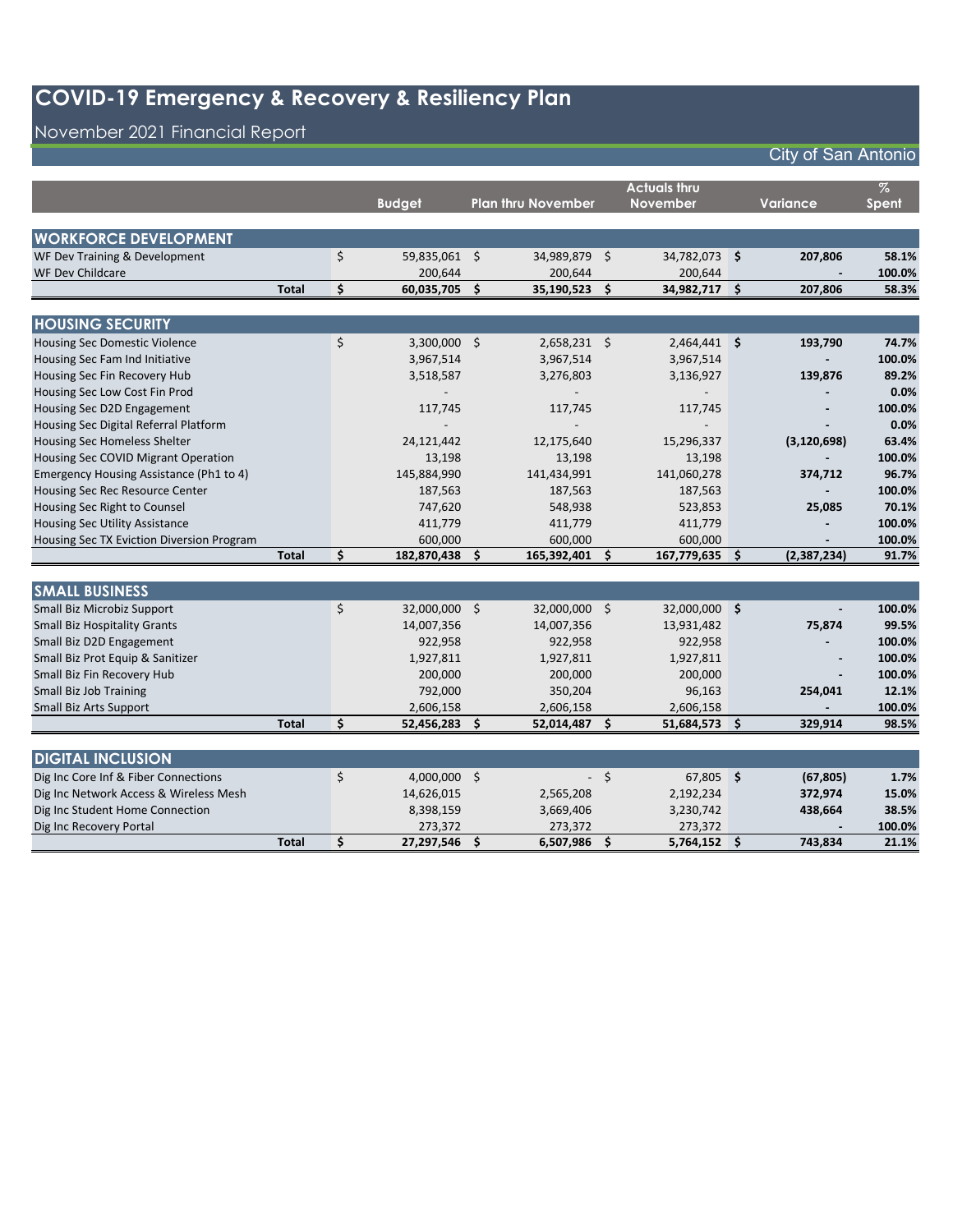November 2021 Financial Report

|                                                                                          |                      |      | <b>Plan thru</b>  | <b>Actuals thru</b> |                          | $\%$             |
|------------------------------------------------------------------------------------------|----------------------|------|-------------------|---------------------|--------------------------|------------------|
|                                                                                          | <b>Budget</b>        |      | November          | <b>November</b>     | <b>Variance</b>          | <b>Spent</b>     |
|                                                                                          |                      |      |                   |                     |                          |                  |
| <b>AIRPORT</b>                                                                           |                      |      |                   |                     |                          |                  |
| <b>CARES Act Airports - Operating</b>                                                    | \$<br>39,708,109 \$  |      | 24,987,817 \$     | 24,692,441 \$       | 295,376                  | 62.2%            |
| <b>CARES Act Airports - Capital</b>                                                      | 4,165,607            |      |                   |                     |                          | 0.0%             |
| <b>CARES Act Airports - Stinson</b>                                                      | 30,000               |      | 30,000            |                     | 30,000                   | 0.0%             |
| <b>CRRSA Aviation - Operating</b>                                                        | 10,084,776           |      | 10,084,776        | 10,092,025          | (7, 249)                 | 100.1%           |
| <b>CRRSA Aviation - Stinson</b>                                                          | 57,162               |      |                   |                     |                          | 0.0%             |
| <b>CRRSA Aviation - Concessions</b>                                                      | 1,075,791            |      | 1,075,791         | 1,075,791           | $\blacksquare$           | 100.0%           |
| Total \$                                                                                 | 55,121,445 \$        |      | 36,178,384 \$     | 35,860,257 \$       | 318,127                  | 65.1%            |
|                                                                                          |                      |      |                   |                     |                          |                  |
| CHILD CARE AND DEVELOPMENT BLOCK GRANT                                                   |                      |      |                   |                     |                          |                  |
| Child Care and Development Block Grant 2021                                              | \$<br>27,515,819 \$  |      | 27,515,819 \$     | 27,514,945 \$       | 874                      | 100.0%           |
| Child Care and Development Block Grant 2022                                              | $519,728$ \$         |      | 519,728           | 519,728             |                          | 100.0%           |
| Total \$                                                                                 | 28,035,547 \$        |      | 28,035,547 \$     | 28,034,673 \$       | 874                      | 100.0%           |
|                                                                                          |                      |      |                   |                     |                          |                  |
| <b>PUBLIC SAFETY</b>                                                                     |                      |      |                   |                     |                          |                  |
| Public Safety - Byrne JAG                                                                | \$<br>$2,331,581$ \$ |      | $1,844,028$ \$    | 986,397 \$          | 857,631                  | 42.3%            |
| <b>EMS</b> - Relief Fund for Healthcare Providers                                        | 148,707              |      | 148,707           | 148,707             | $\sim$                   | 100.0%           |
| Coronavirus Emergency Supplemental Funding Program                                       | 2,688,293            |      | 2,688,293         | 2,688,293           |                          | 100.0%           |
| Assistance to Firefighters - COVID-19 Supplemental                                       | 355,948              |      | 105,948           | 105,948             |                          | 29.8%            |
| Total \$                                                                                 | $5,524,529$ \$       |      | 4,786,976 \$      | 3,929,345 \$        | 857,631                  | 71.1%            |
|                                                                                          |                      |      |                   |                     |                          |                  |
| <b>HEAD START &amp; EARLY HEAD START</b>                                                 |                      |      |                   |                     |                          |                  |
| Head Start 20-21 COVID-19                                                                | \$<br>2,050,788 \$   |      | 2,050,788 \$      | 2,050,788 \$        |                          | 100.0%           |
| Head Start 21-23 COVID-19                                                                | 1,010,960            |      | 171,780           | 36,917              | 134,863                  | 3.7%<br>84.8%    |
| Early Head Start-CCP 19-20 COVID<br>Early Head Start                                     | 189,822<br>95,819    |      | 189,822<br>95,819 | 161,035<br>95,819   | 28,787                   | 100.0%           |
| Total \$                                                                                 | 3,347,389            | - \$ | 2,508,209 \$      | $2,344,559$ \$      | 163,650                  | 70.0%            |
|                                                                                          |                      |      |                   |                     |                          |                  |
| <b>SENIOR NUTRITION GRANT</b>                                                            |                      |      |                   |                     |                          |                  |
| FFCRA Senior Nutrition 19-2020                                                           | \$<br>437,060 \$     |      | 437,060 \$        | 437,055 \$          | 5                        | 100.0%           |
| <b>Senior Nutrition Program-CARES</b>                                                    | 886,000              |      | 886,000           | 885,995             | 5                        | 100.0%           |
| Total \$                                                                                 | 1.323.060            | \$.  | 1,323,060 \$      | 1,323,050 \$        | 10                       | 100.0%           |
|                                                                                          |                      |      |                   |                     |                          |                  |
| <b>HEALTH GRANTS</b>                                                                     |                      |      |                   |                     |                          |                  |
| Health COVID Epi & Laboratory Grant                                                      | \$<br>$4,115,851$ \$ |      | $657,636$ \$      | 864,843 \$          | (207, 207)               | 21.0%            |
| Health COVID Immunization Grant                                                          | 617,269              |      | 617,269           | 346,414             | 270,855                  | 56.1%            |
| <b>Health COVID Immunization Grant</b>                                                   | 929,009              |      | 563,971           | 560,848             | 3,123                    | 60.4%            |
| Total \$                                                                                 | $5,662,129$ \$       |      | 1,838,876 \$      | 1,772,106 \$        | 66,770                   | 31.3%            |
|                                                                                          |                      |      |                   |                     |                          |                  |
| <b>OTHER GRANTS</b>                                                                      |                      |      |                   |                     |                          |                  |
| Other - Texas State Library Archives                                                     | \$<br>50,000 \$      |      | 50,000 \$         | 50,000 \$           |                          | 100.0%           |
| Other - Cities for Financial Empowerment                                                 | 80,000               |      | 80,000            | 79,502              | 498                      | 99.4%            |
| Other - San Antonio Area Foundation COVID Grant<br>Other - Humanities Texas Relief Grant | 50,000<br>5,000      |      | 50,000<br>5,000   | 50,000<br>5,000     | $\overline{\phantom{a}}$ | 100.0%<br>100.0% |
| Other-SABCC Donation to COVID-19 Response                                                | 1,500                |      | 1,500             |                     | 1,500                    | 0.0%             |
| Racial and Ethnic Approaches to Community Health (REACH)                                 | 198,000              |      | 168,000           | 162,470             | 5,530                    | 82.1%            |
| <b>REACH Supplemental</b>                                                                | 629,640              |      | 144,841           | 147,434             | (2,592)                  | 23.4%            |
| FY 2020 CSBG Program Supplemental                                                        | 105,026              |      | 105,026           | 105,026             |                          | 100.0%           |
| Total \$                                                                                 | $1,119,166$ \$       |      | 604,367 \$        | 599,431 \$          | 4,937                    | 53.6%            |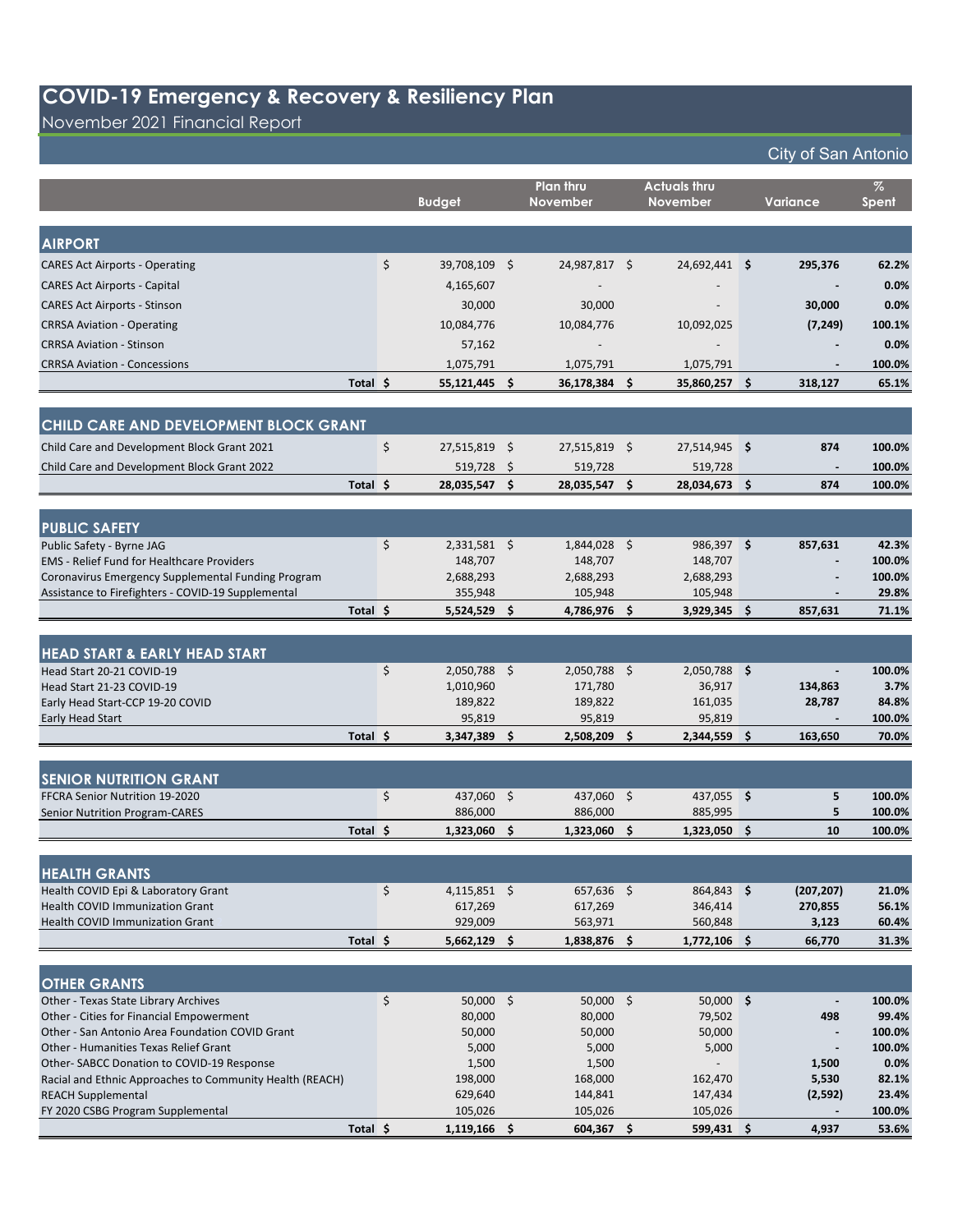#### November 2021 Financial Report

#### City of San Antonio

#### **Variance Explanations**

- 1 The variance in the spending of General Fund resources is the result of the savings in the Health Implementation Plan as described in note 4 and delay in spending under Digitial Inclusion as indicated in note 7.
- 2 The variance in the spending of FEMA resources is due \$3.0M in Non-Congregate Sheltering (Hotels) expenses to service the unhoused over the original approved budget of \$1.2M as described in note 6. Council item scheduled in December to approve an additional \$5M in FEMA funding for Non-Congregate Sheltering to cover services through December 2021.
- 3 The variance in the spending of Other Federal Grant resources is due to a delay in spending in the Health Implementation Plan, as described in notes 4 and 5 as well as a delay in Public Safety grant spending under Other CARES/CRRSA grants as described in note 9.

4 The favorable variance is due to the State's previous funding for testing and fewer tests conducted since March. The State ceased and transferred operations to Curative and Davaco to process and bill through insurance or their own grant programs. The City anticipated that over 500K tests would be completed by September 2021, however less than 100K tests were completed due to the State's assistance and needs of the community.

5 The favorable variance is due the State's previous support for staffing at the Alamodome for Mass Vaccinations. CDC provided the City with Covid-19 vaccination grants with an eligibility period that extends thru June 2024.

6 The unfavorable variance is due to a continued need of assistance above monthly plan projections. The City has incurred \$3M above Council's original FEMA approved amount in January 2021. An item will be going to Council in December to approve an additional \$5M in FEMA funding for Non-Congregate Sheltering to cover services through December 2021.

7 The variance is due to a delay in spending initial plan estimates due to a) scope changes; and b) various ISD withdrawals from the program. The original target of 50 neighborhoods was reduced by 35 due to limited assets to build off on or the City's inability to leverage SAISD's network because of e-rate restrictions that would compromise guaranteed repetitive funds provided to them.

8 Child Care Development Funds were awarded and adopted under the City's normal CCDS allocation and are being reimbursed by the grantor using COVID funding from various sources. The budget allocations will be updated once the final agreement is executed with the appropriate funding sources.

9 The variance is due to Police utilizing Coronavirus Relief funds instead of the JAG grant. This grant expires in December 2021 and the department is currently requesting an extension and reprogramming of funds from the grantor. Police anticipates a response by the grantor by the end of December 2021.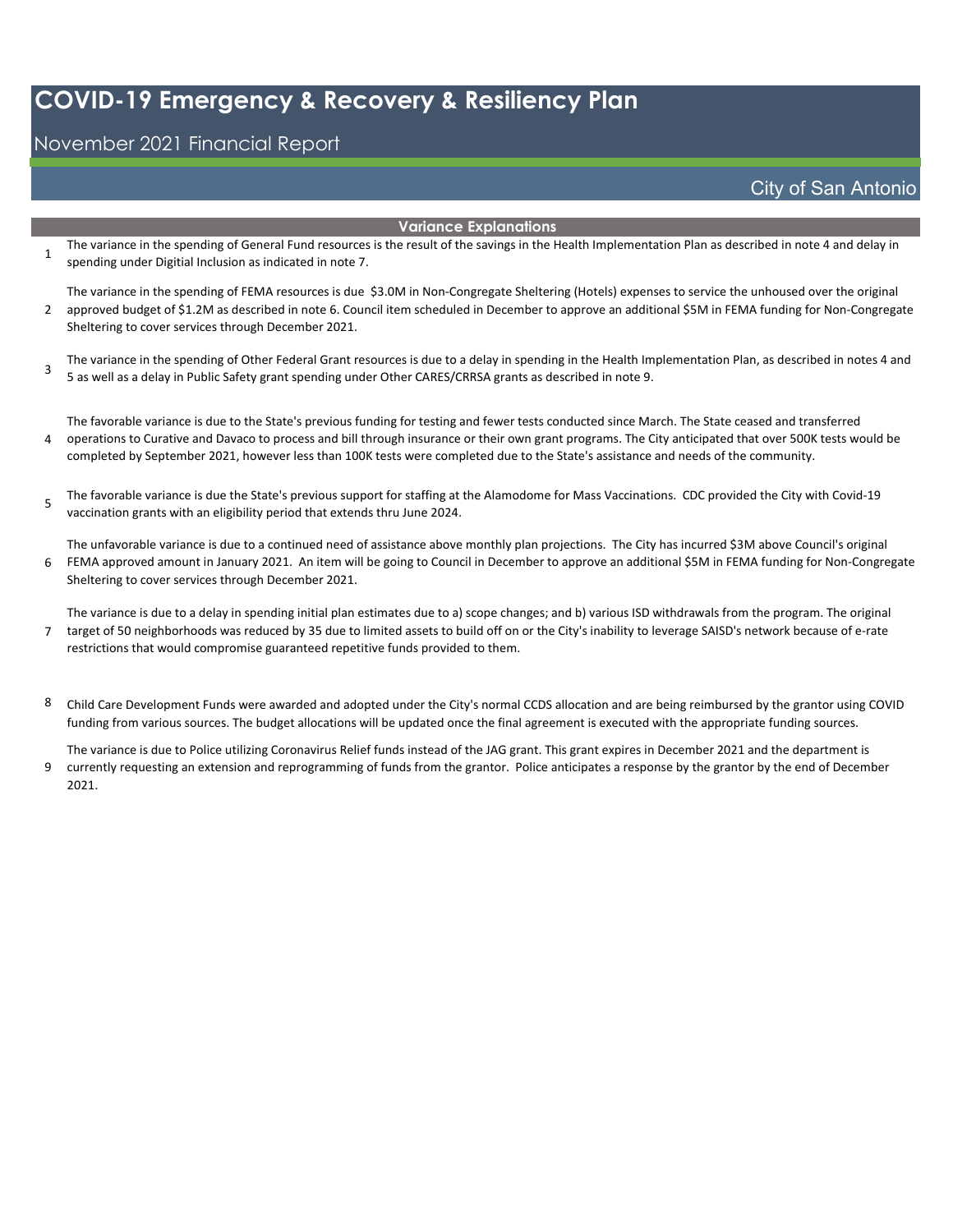#### Spending Plan by Program





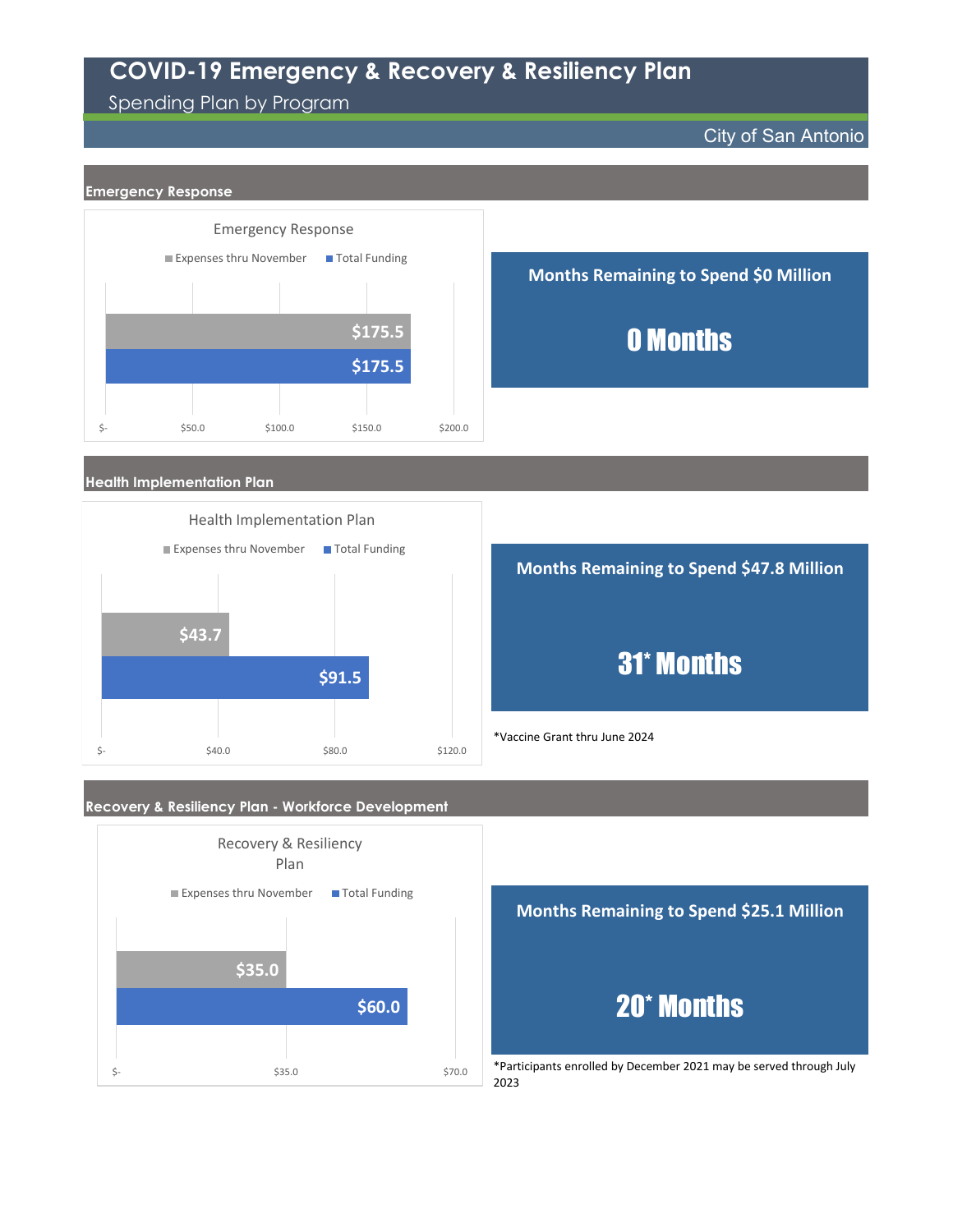Spending Plan by Program

 $$40.0$  \$40.0

City of San Antonio



\*Participants enrolled by December 2021 may be served through April 2022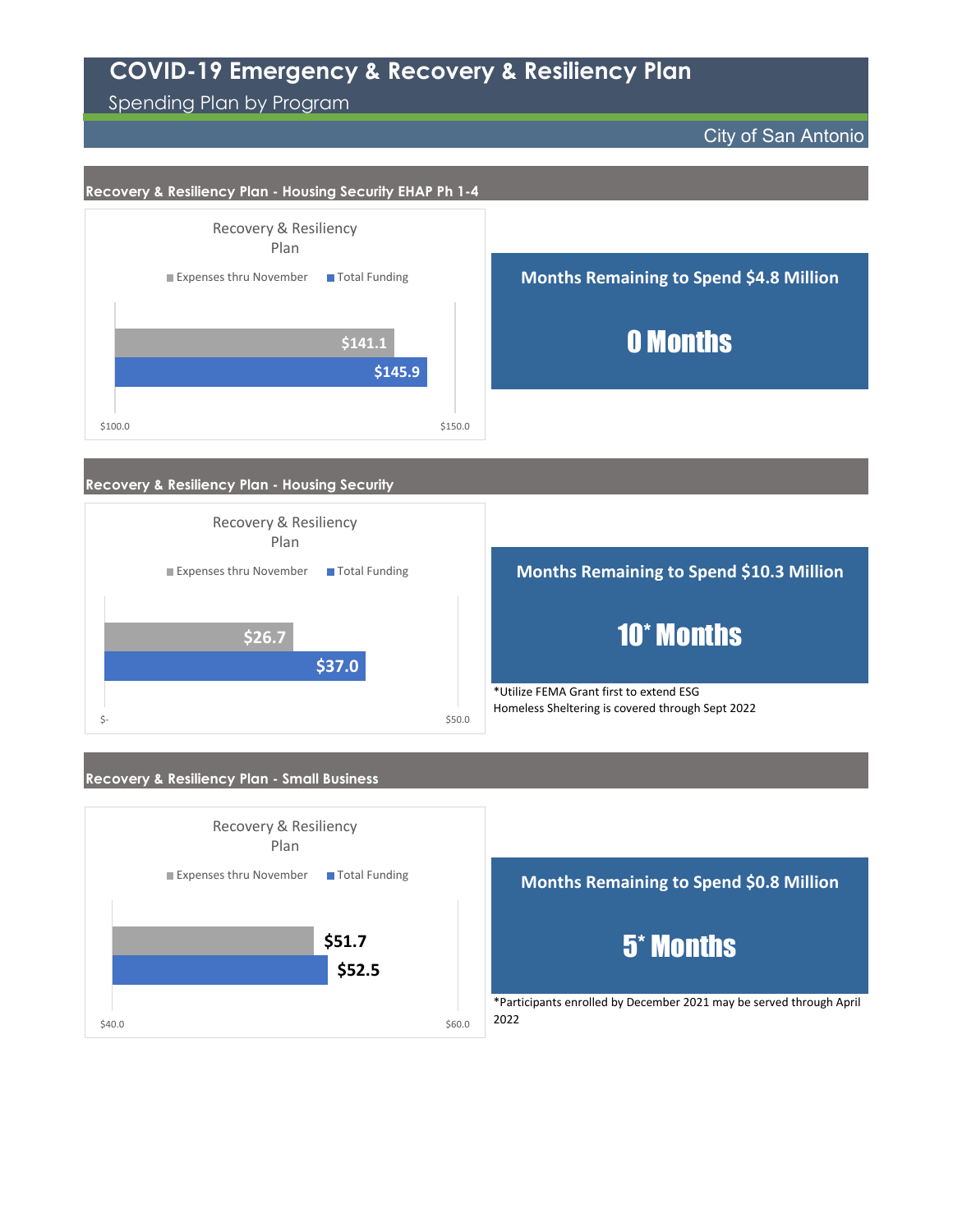Spending Plan by Program

City of San Antonio

#### **Recovery & Resiliency Plan - Digital Inclusion**



**Months Remaining to Spend \$21.5 Million**

5\* Months

\*Substaintually complete by Dec. 21; Est. \$2M in Savings

#### **Other CARES Programs**



\* Varies by grant: Airport thru Sept 2024; **Months Remaining to Spend \$26.3 Million** 34\* Months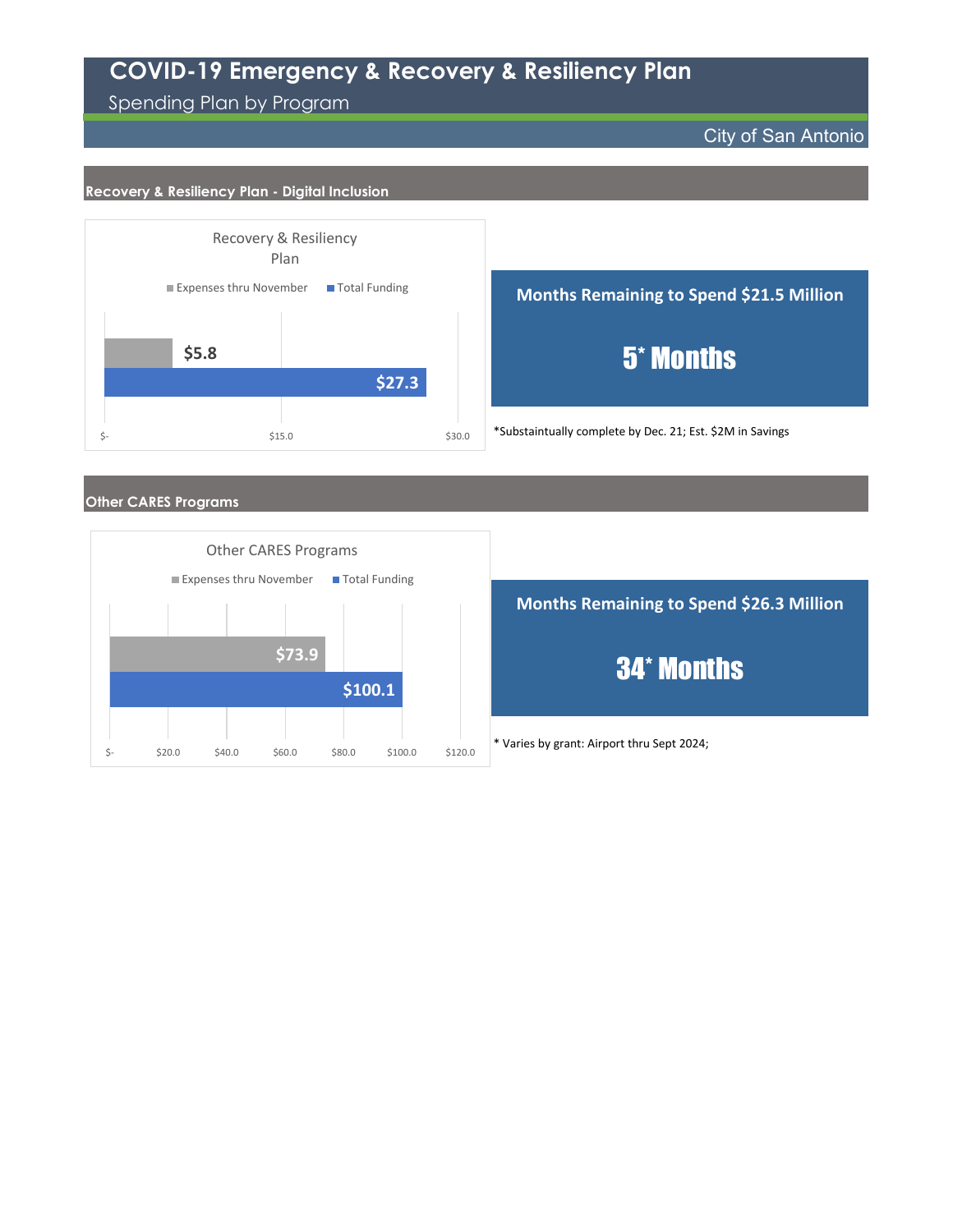Spending Plans by Funding Source

#### City of San Antonio

### **Coronavirus Relief Fund -\$ in Millions**



#### **General Fund**



#### **Months Remaining to Spend \$65.1 Million**

### 21 Months

Notes:

1) Health Implementation Plan (HIP) thru FY21 - Anticipate \$17.5M in savings that will be reallocated to SA Forward.

2)Work Force Development budget planned thru FY21. However spending plans are under review in collaboration with partners. It is likely that services will be extended beyond Sept. 21.

3)Digital Inclusion expenses projected thru April 2022 - Anticipate \$8.4M in savings

#### **Other Federal Grants**



**Months Remaining to Spend \$68 Million**

34 Months